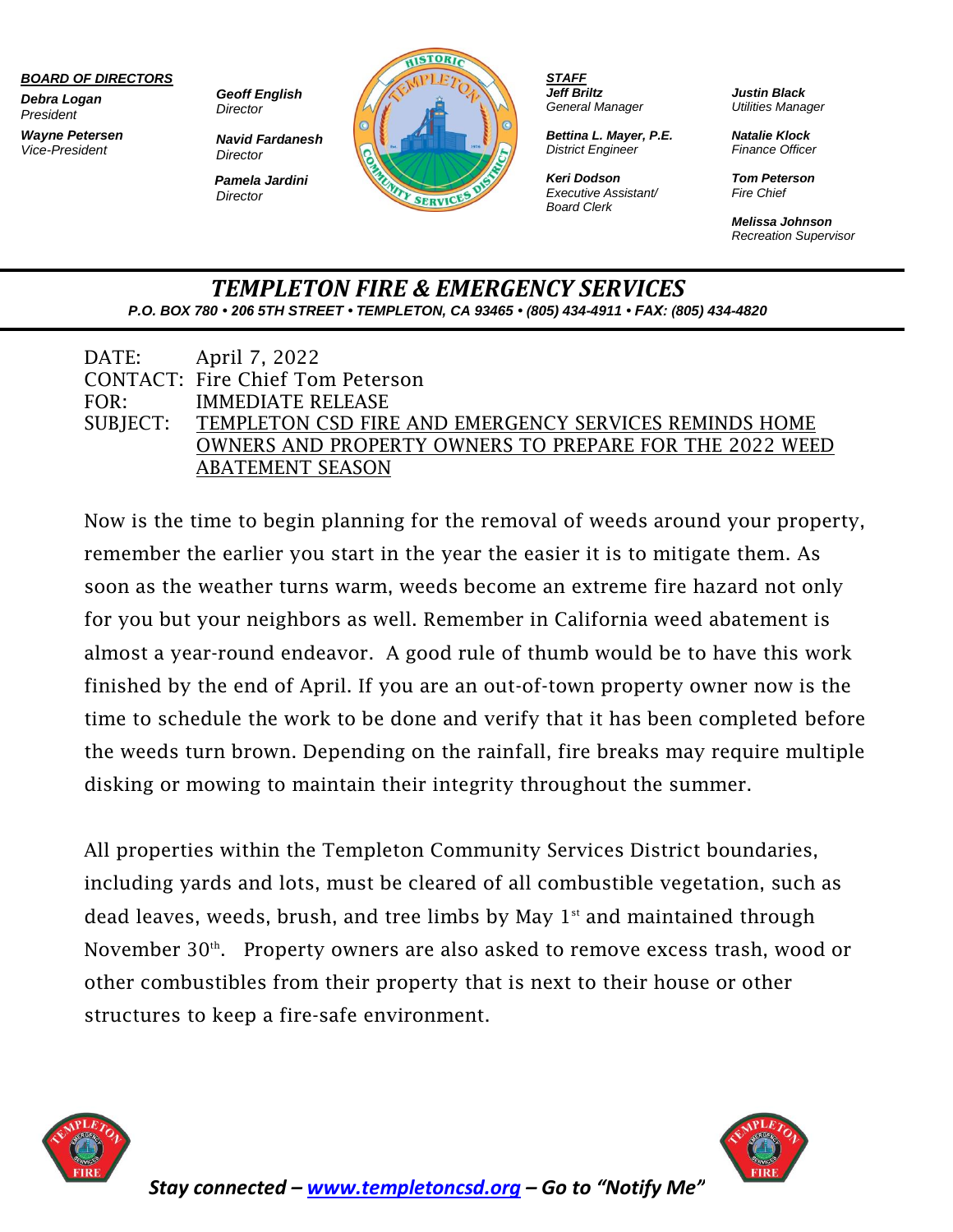Due to spring rains, there will be an increase in vegetation which can become a potential fire hazard as it dries. Therefore, property owners are asked to plan on multiple cuttings this year to keep grasses and weeds down to fire-safe levels. Below are some key weed abatement requirements:

- Do not mow after 10 a.m. if the temperature exceeds 80 degrees.
- Mowers must be set at a maximum height of three inches unless conditions require a greater height.
- All equipment used for weed abatement work must be equipped with proper spark arresters, mufflers, etc.
- A fire extinguisher of pressurized-water or back-pump type is required on equipment for immediate accessibility and use.
- Property owners are responsible for weeds from the center line of the public road and through their entire property.
- Parcels that are three acres or less in size must be mowed or disked completely. Parcels 3 acres or larger must have at a minimum a soil firebreak around the perimeter and cross breaks at intervals breaking each block in no greater than 1 acre (or as directed by the Fire Department). Firebreaks shall be a minimum of 30-feet in width at perimeters and cross breaks and 50-feet minimum around structures. Down slope clearances from structures shall be a minimum of 100 feet. Clearances around and under oak trees shall be a minimum of 30 feet.

Templeton Fire and Emergency Services thanks all participants for helping to make Templeton a fire-safe community.

For further information contact Fire Chief Tom Peterson during regular business hours at (805) 434-4900.

###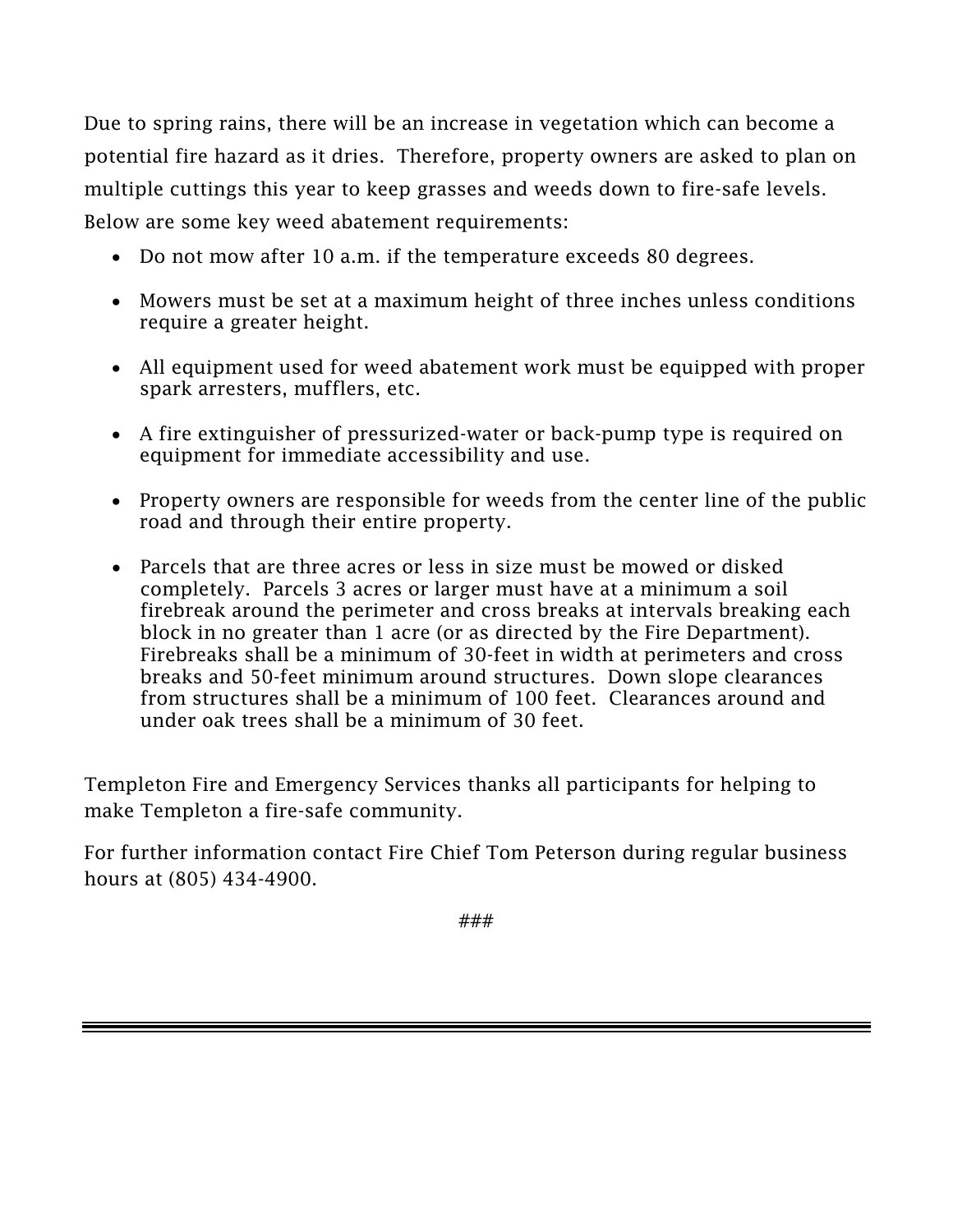

# **2022 WEED ABATEMENT Weed Abatement MUST be maintained From May 1st through November 30th**



It's weed abatement time! Please begin your abatement measures now. This is particularly important since there has been very little rainfall this year. Templeton Fire & Emergency Services recommends that you cut and/or spray your property now, so it will be more manageable in late spring. Many large bushes and trees are still stressed from drought in prior years. Dead materials need to be removed as part of the abatement process.

Trimming the hedges, cutting the grass, and clearing the fields to make Templeton fire safe is what weed abatement is all about. To assist you in complying with the Templeton CSD Weed Abatement Ordinance, the following are minimum acceptable standards.

### **MOW BEFORE 10 A.M. – MUST BE BELOW 80 DEGREES!**

## **Three Acres or Less**

Parcels of 3 acres or less must be mowed or disked completely

# **Three Acres or Larger**

Parcels three acres and larger may be mowed or disked completely, but at a minimum they *must have* a soil firebreak around the perimeter and cross breaks at intervals breaking each block in no greater than 1 acre (or as directed by the Fire Department). Firebreaks shall be a minimum of 30 feet in width at perimeters and cross breaks and 50-feet minimum around structures. Down slope clearances from structures shall be a minimum of 100 feet. Clearances around and under oak trees shall be a minimum of 30 feet.



# **Mower Height and Equipment**

Your mower height must be set at a maximum height of three inches unless conditions require a greater height that shall be determined by the Fire Chief. **All equipment used for weed abatement work shall be equipped with proper spark arresters, mufflers, etc.** A fire extinguisher of pressurized-water or back-pump sprayer type shall be required on equipment for immediate accessibility and use.

### **PLEASE NOTE PROPERTY OWNERS ARE RESPONSIBLE FOR WEEDS FROM THE CENTER LINE OF THE PUBLIC ROAD AND THROUGHOUT THEIR ENTIRE PROPERTY!**

- May  $1<sup>st</sup>$  All lots to be in compliance with TCSD requirements as listed above
- May  $4^{th}$   $8^{th}$  Properties inspected for non-compliance
- June 7<sup>th</sup> TCSD Board holds public hearing for non-compliant lots
- June 8<sup>th</sup> District Contractor authorized to clear non-compliant lots at property owner's expense.